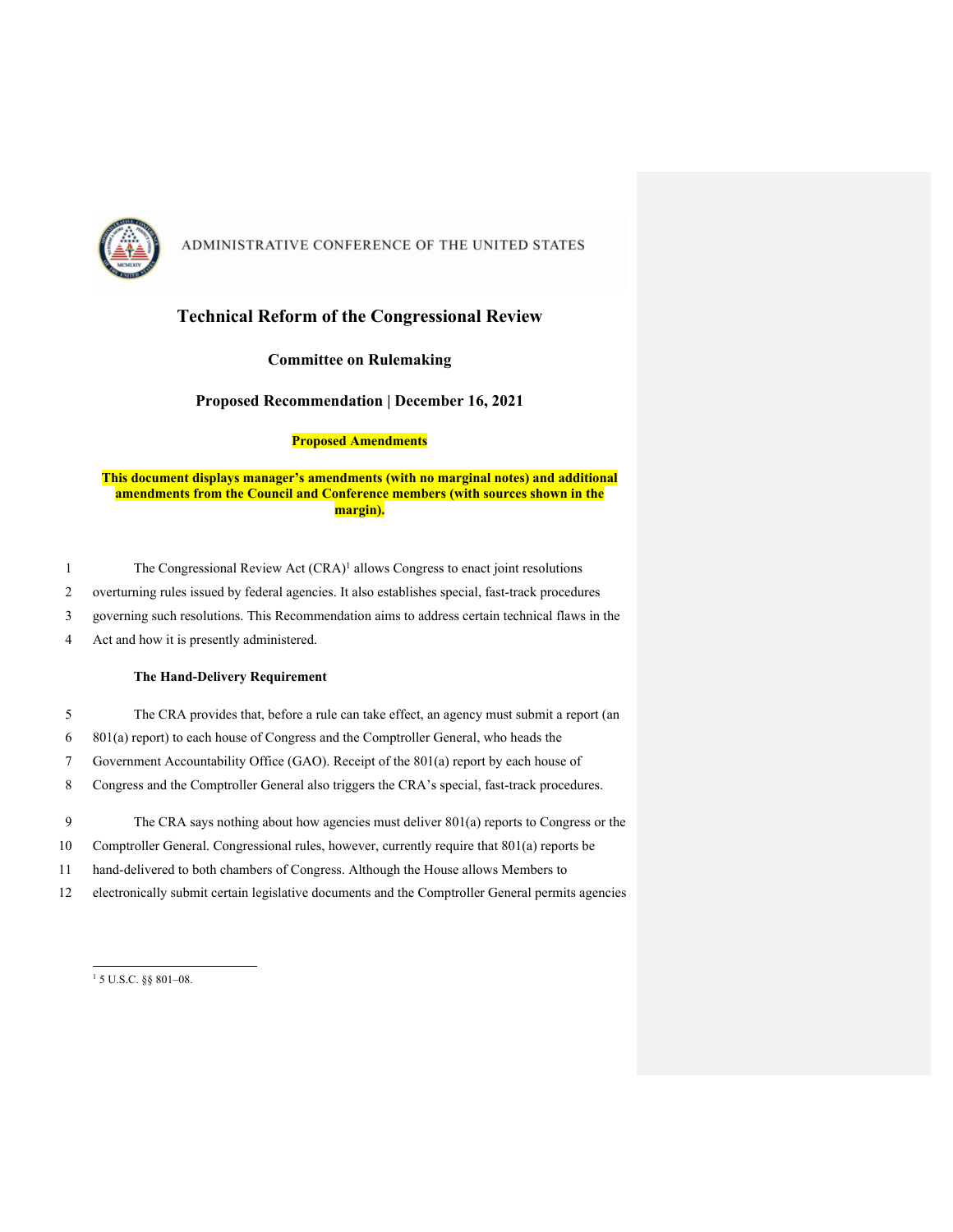

| 13 to electronically submit 801(a) reports, electronic submission is not generally regarded by |  |  |  |  |
|------------------------------------------------------------------------------------------------|--|--|--|--|
|                                                                                                |  |  |  |  |

Congress as an acceptable means of submitting 801(a) reports to Congress.

 The hand-delivery requirement has been the subject of persistent criticism on the grounds 16 that it is inefficient and outdated and results in exorbitant costs to federal agencies. Recent events have also shown that it is sometimes impracticable. For example, staffing disruptions related to the COVID-19 pandemic have, in some instances, meant that agencies had difficulty delivering 801(a) reports by hand and congressional officials have not been present in the Capitol to receive 801(a) reports via hand-delivery.

#### **Time Periods for Introducing and Acting on Resolutions Under the CRA**

 Another source of persistent criticism of the CRA concerns the time periods during which Members of Congress may introduce and act on joint resolutions overturning agencies' rules. Under the CRA, Congress's receipt of an 801(a) report begins a period of 60 days, excluding days when either chamber adjourns for more than three days, during which any Member of either 25 chamber may introduce a joint resolution disapproving the rule.<sup>2</sup> Only rules submitted during this period, sometimes called the "introduction period," are eligible for the CRA's special, fast-track procedures. Calculating the introduction period can be confusing because it runs only on "days of continuous session"—that is, on every calendar day *except* those falling in periods when, pursuant to a concurrent resolution, at least one chamber adjourns for more than three days. As a practical matter, there is seldom a difference between 60 days of continuous session and 60 calendar days because recent Congresses have made regular use of *pro forma* sessions to avoid adjournments of more than three days. Nevertheless, having to calculate the introduction period according to days of continuous session rather than calendar days can mislead people unfamiliar with the concept of days of continuous session or with recent Congresses' uses of *pro forma* 

 $^{2}$  *Id.* § 802(a).

**DRAFT December 10, 2021**

**Commented [CMA1]:** Proposed Amendment from Government Member Helen Serassio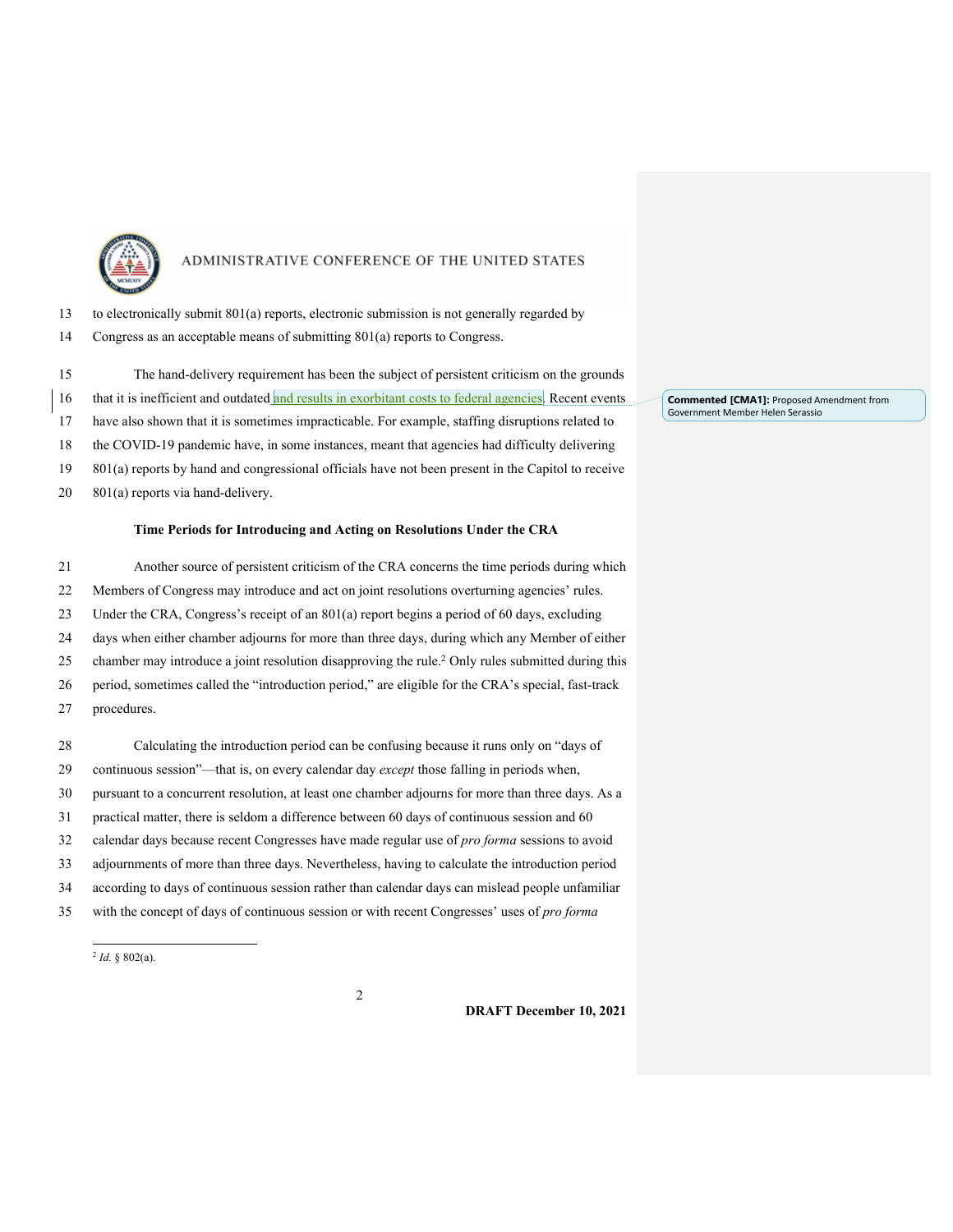

 sessions. Moreover, because modern Congresses invoke *pro forma* sessions in a way that negates almost any practical difference between days of continuous session and calendar days, the CRA's use of days of continuous session to calculate the introduction period accomplishes little beyond complicating the process of ascertaining the period's end date.

 The introduction period is not the only complicated timing provision in the CRA. Another—sometimes called the "lookback period"—provides that if, within 60 days of session in the Senate or 60 legislative days in the House after Congress receives a rule, Congress adjourns its annual session *sine die* (*i.e.*, for an indefinite period), the periods to submit and act on a 44 disapproval resolution "reset" in their entirety in the next session of Congress.<sup>3</sup> In that next session, the reset period begins on the 15th day of the session in the Senate and the 15th legislative day in the House. The lookback period thus ensures that Congress has the full periods contemplated by the CRA to disapprove a rule, even if the rule is submitted near the end of a session of Congress. The lookback period is anomalous and difficult to ascertain for several reasons. Whereas

 most of the time periods set forth in the CRA are calculated in calendar days, the lookback period is calculated using Senate session days and House legislative days—terms of art with 52 which most people are unfamiliar.<sup>4</sup> The lookback period is also unpredictable because House legislative and Senate session days do not always correspond to each other, and the chambers regularly modify their anticipated calendar of session or legislative days, often with little advance notice. In addition, using legislative and session days to calculate the lookback period

- means interested Members of Congress can strategically lengthen or shorten the period, either by
- having legislative or session days extend for multiple calendar days or cramming several
- legislative or session days into a single calendar day. Perhaps most troublesome: Whereas most

*Id.* § 801(d)(1).

 A Senate session day is "[a] calendar day on which [the Senate] convenes and then adjourns or recesses until a later calendar day," while a House legislative day commences when the House convenes and continues until the House adjourns. *See* RICHARD S. BETH & VALERIE HEITSHUSEN, CONG. RSCH. SERV., R42977, SESSIONS, ADJOURNMENTS, AND RECESSES OF CONGRESS 2, 6 (2016), *available at* https://crsreports.congress.gov/product/pdf/R/R42977.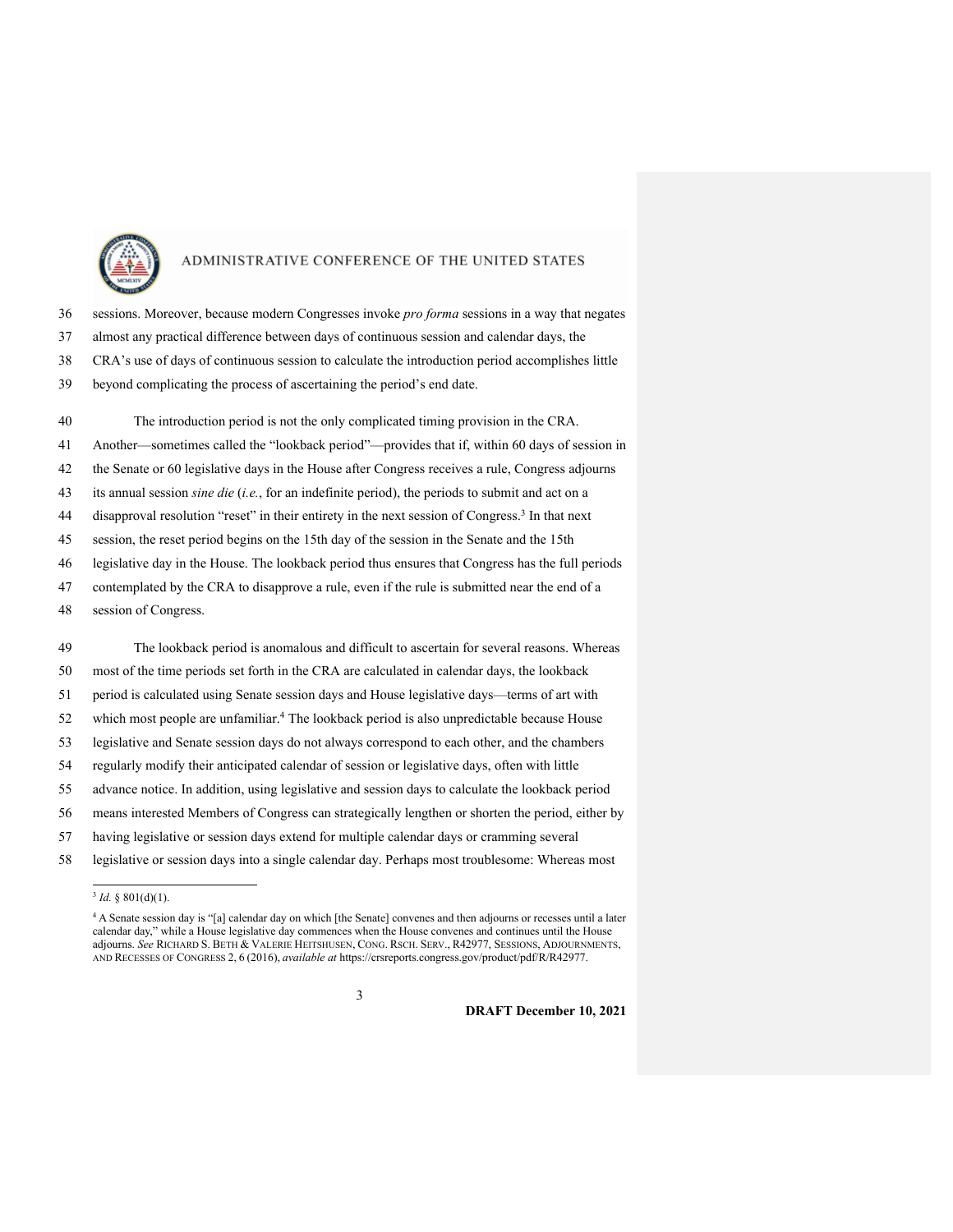

 time periods under the CRA are calculated prospectively—that is, by counting forward from an established starting date—the lookback period is calculated retrospectively—that is, by counting backward from an end date that is not known until Congress adjourns *sine die*. The lookback period's retrospective quality makes it effectively impossible to calculate in real time because the date on which the lookback period begins is only knowable once the period has closed. For those and other reasons, the public, Members of Congress, congressional staff, and agencies sometimes struggle to anticipate when the CRA's lookback period will commence, or determine when it did commence, during a given session of Congress.5

 Complicating matters still further, the CRA's key dates do not necessarily align in ways that make sense. For instance, the CRA expressly provides that the introduction and lookback periods commence when an 801(a) report is submitted to Congress. But other, related CRA time periods—such as the periods for discharging a joint resolution from committee (the discharge period) and for fast-tracking a rule through the Senate (the Senate action period)—commence running only after Congress receives the report *and* the rule is published in the *Federal Register*. This can lead to anomalous situations. Members of Congress might, for instance, timely introduce joint resolutions of disapproval under the CRA and yet be unable to avail themselves of the CRA's fast-track procedures.

 At present, problems with synchronizing related CRA time windows are addressed primarily through interpretations from the Senate and House Parliamentarians. For example, the Senate Parliamentarian has interpreted the lookback and introduction periods to commence only after the 801(a) report has been submitted to Congress *and* the rule has been published in the

<sup>&</sup>lt;sup>5</sup> In recent years, the lookback period has tended to commence between mid-July and early August, with the precise date varying from year to year. *See* Jesse M. Cross, Technical Reform of the Congressional Review Act 35 (Oct. 8, 2021) (draft report to the Admin. Conf. of the U.S.). In setting a commencement date for the lookback period, Congress may wish to consider the relationship between the CRA and what are sometimes called midnight rules (that is, rules published in the final months of an administration). *See* Admin. Conf. of the U.S., Recommendation 2012-2, *Midnight Rules*, 77 Fed. Reg. 47802 (Aug. 10, 2012).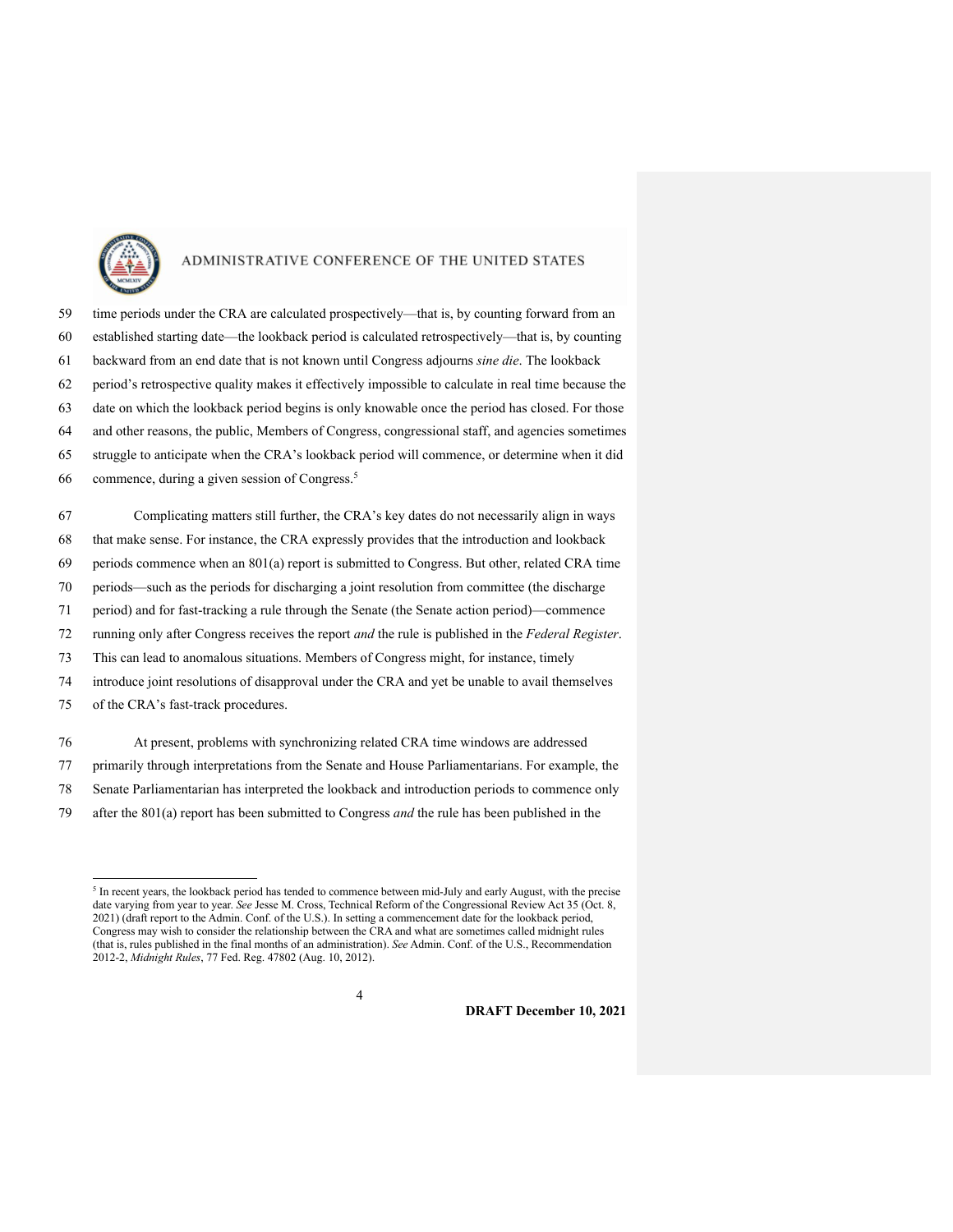

 *Federal Register*, thereby harmonizing the starting dates for those periods with the starting dates 81 for the discharge and Senate action periods.

82 But relying on the Parliamentarians' interpretations creates its own problems. Chief among them is that the interpretations are not always easily accessible by the public. Although some of the Parliamentarians' interpretations are publicly available, many are not. Indeed, the formal rulings of the Senate Parliamentarian have not been published in decades. In the case of the interpretations that are collected and published, moreover, most members of the public are either unaware of the interpretations' existence or unsure how to access them.

### **Initiating CRA Review of Actions for Which Agencies Do Not Submit 801(a) Reports**

Still another criticism of the CRA concerns what Congress should do to enable CRA

- review of agency actions for which agencies do not submit 801(a) reports. The CRA itself does
- not say what to do in those situations, even though studies show they arise frequently.

 Absent statutory text addressing the subject, Congress has adopted a process through which it initiates review of such agency actions by requesting an opinion from the GAO. That process begins when Members of Congress or committees request a GAO opinion on whether an agency action qualifies as a "rule" under the CRA. If GAO concludes that it does, a Member or a committee provides for publication of the GAO opinion in the *Congressional Record*. Publication in the *Congressional Record* is then deemed to be the date that triggers the time periods for CRA review of the agency action.

 Although that process has worked tolerably well as a response to the problem of unreported rules, it lacks a clear basis in the CRA's text. There are also aspects of it that warrant revisiting. For example, there is no time limit for using the current, de facto procedure, meaning Congress might use it to subject a decades-old action to CRA review.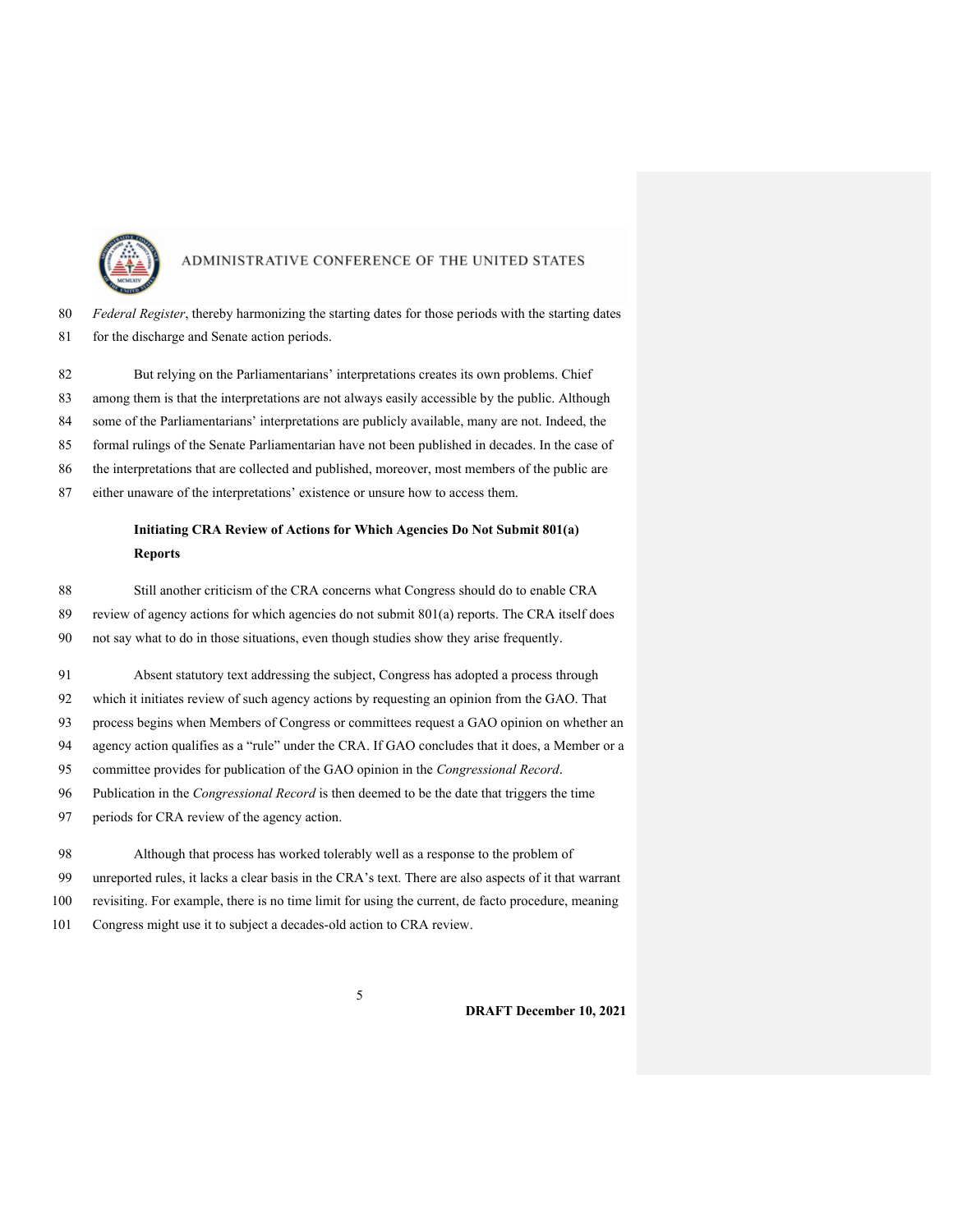

*\* \* \**

# 102 This Recommendation provides targeted, technical reforms to address many of the 103 criticisms just identified—including criticisms of the hand-delivery requirement, criticisms 104 prompted by the confusion surrounding key dates under CRA, and criticisms of the process for 105 initiating CRA review of agency actions for which agencies do not submit 801(a) reports.

#### **RECOMMENDATION**

#### **Requiring Electronic Submission of Reports Required by 5 U.S.C. § 801(a)(1)(A)**

| 106 | 1. Congress should amend 5 U.S.C. § $801(a)(1)(A)$ to provide that the reports required by |
|-----|--------------------------------------------------------------------------------------------|
| 107 | that provision $(801(a)$ reports) be submitted to Congress and the Government              |
| 108 | Accountability Office (GAO) electronically rather than by hard copy.                       |
| 109 | 2. In the event Congress does not enact the amendment described in Paragraph 1, both       |
| 110 | houses of Congress should modify their rules or policies to require electronic submission  |
| 111 | of $801(a)$ reports.                                                                       |
| 112 | 3. In the event that Congress, in some manner, mandates electronic submission of $801(a)$  |
| 113 | reports, it should establish procedures governing how agencies may electronically submit   |
| 114 | $801(a)$ reports.                                                                          |
|     |                                                                                            |

### **Simplifying and Clarifying the Procedures for Determining Relevant Dates Under 5 U.S.C. §§ 801 and 802.**

- 115 4. Congress should simplify 5 U.S.C. § 801(d)(1) by setting a fixed month and day after 116 which, each year, rules submitted to Congress under the Congressional Review Act 117 (CRA) will be subject to the CRA's review process during the following session of 118 Congress.
- 119 5. Congress should amend 5 U.S.C. § 802(a), which establishes the period during which

#### **Commented [CA2]:** Comment from Council:

The Council requests clarification from the Committee as to the following points:

(1) Why did the Committee decide that electronic filing should be mandatory rather than permissive? (2) Are 801(a) reports publicly accessible? If so, how? Would electronic filing make the reports publicly accessible (or more easily so)?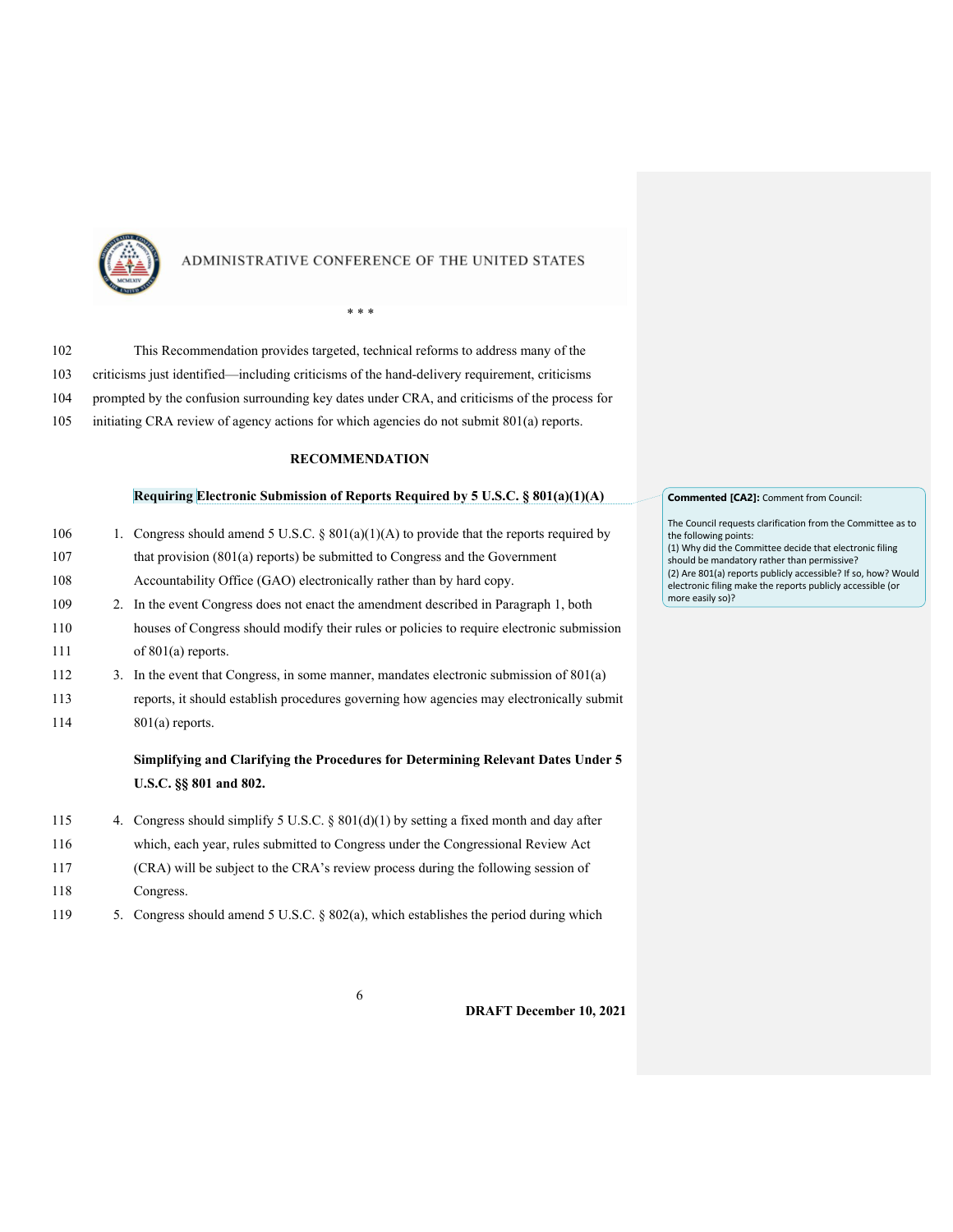

| 120        | joint resolutions of disapproval under the CRA may be introduced, to either:                                                                                      |
|------------|-------------------------------------------------------------------------------------------------------------------------------------------------------------------|
| 121        | a. Eliminate the requirement that joint resolutions be introduced during a particular                                                                             |
| 122        | period;                                                                                                                                                           |
| 123        | b. Align the dates on which the period commences and ends with the period during                                                                                  |
| 124        | which the Senate may act on a proposed joint resolution of disapproval submitted                                                                                  |
| 125        | under the CRA; or                                                                                                                                                 |
| 126        | c. Align the date on which the period commences with the period during which the                                                                                  |
| 127        | Senate may so act and provide that such period ends a fixed number of calendar                                                                                    |
| 128        | days from such commencement.                                                                                                                                      |
| 129        | 6. Congress should review and, where appropriate, enact Parliamentarian interpretations                                                                           |
| 130        | that bear on calculating deadlines under the CRA, either as statutory law or as formal                                                                            |
| 131        | rules of the houses. If Congress does not enact those interpretations into statutory law, it                                                                      |
| 132        | should ensure that they are published in a manner that is accessible to the public.                                                                               |
|            |                                                                                                                                                                   |
|            | Initiating Review of Agency Actions for which Agencies Do Not Submit 801(a)                                                                                       |
|            | <b>Reports</b>                                                                                                                                                    |
|            |                                                                                                                                                                   |
| 133        | 7. If Congress intends to continues its current practice for initiating congressional review                                                                      |
| 134        | under the CRA of agency rules for which agencies have not submitted 801(a) reports, it                                                                            |
| 135        | should provide a transparent mechanism for doing so. To that end, Congress should                                                                                 |
| 136        | amend Chapter 8 of Title 5 of the United States Code to enact the process it currently                                                                            |
| 137        | relies on to initiate CRA review in such situations, whereby:                                                                                                     |
| 138        | a. Any Member of Congress or committee may request the opinion of the GAO on                                                                                      |
| 139        | whether an agency action qualifies as a "rule" under the CRA;                                                                                                     |
| 140        | b. After soliciting views from the agency, GAO responds by issuing an opinion as to                                                                               |
| 141        | whether the agency action in question qualifies as a "rule" under the CRA;                                                                                        |
| 142<br>143 | c. If GAO concludes that the action amounts to a rule under the CRA, any Member<br>of Congress or committee may provide for publication of the GAO opinion in the |

**Commented [CMA3]:** Proposed Amendment from Senior Fellow Alan B. Morrison:

"I would propose that the recommendation as to GAO be changed to eliminate any recommendation that it have a determinative role in the triggering of the Act." For a more detailed explanation, see Prof. Morrison's Comment on the project's webpage.

7

144 *Congressional Record*; and